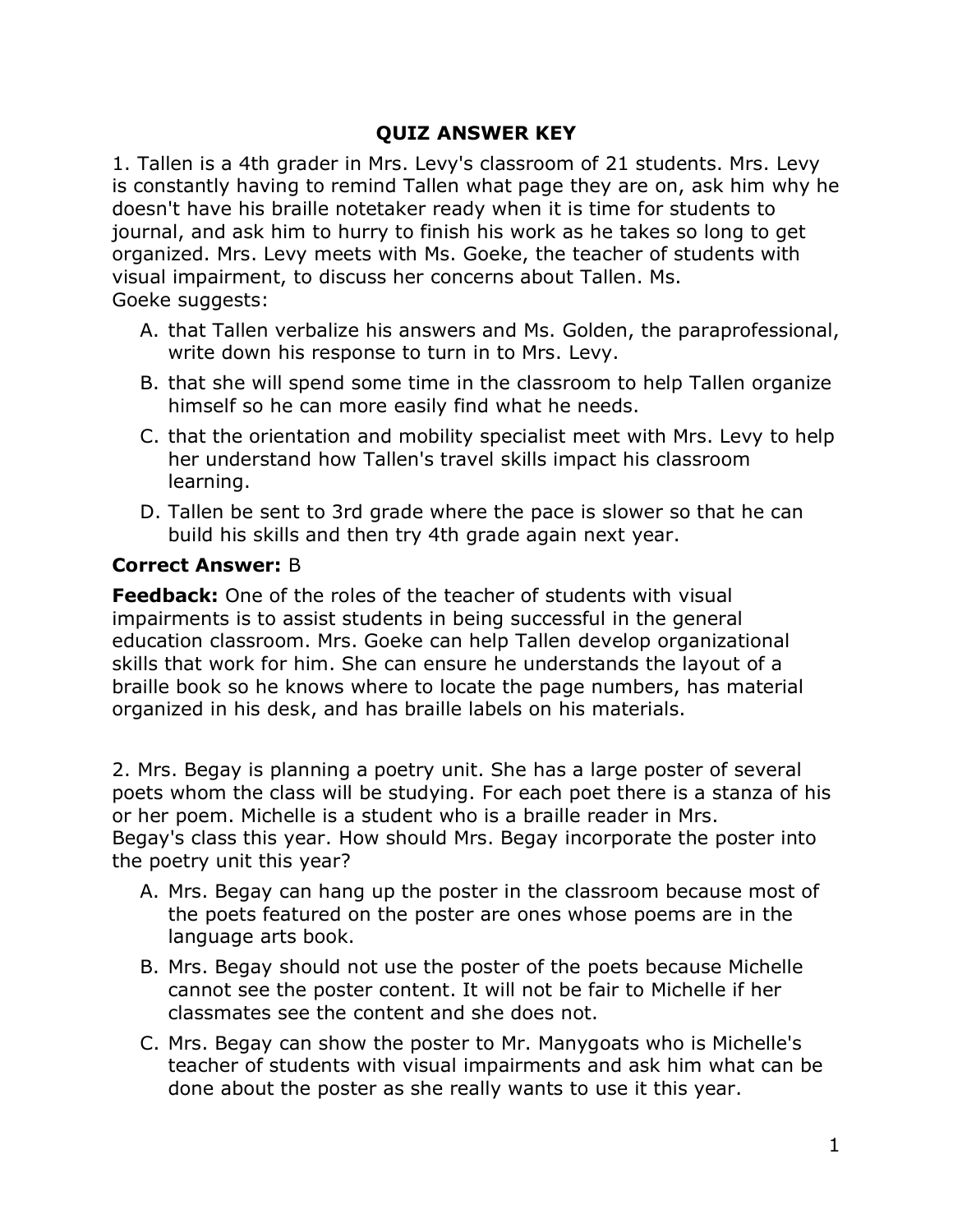D. Mrs. Begay can take a photo of the poster and text it to Michelle's grandmother and ask her what would be best to do as she is unsure.

## **Correct Answer: C**

**Feedback:** The teacher of students with visual impairments will have recommendations on how to make accommodations for a student with a visual impairment. Mr. Manygoats may suggest that he go over the content of the poster with Michelle orally or he may prepare a braille copy of the names of the poets and the poem stanzas for Michelle to review.

3. Paraprofessionals can support students with visual impairments by doing all of the following except:

- A. provide access to visual information in the environment
- B. teach the student new skills
- C. promote the student's independence
- D. assist with technology challenges the student experiences

## **Correct Answer:** B

**Feedback:** Paraprofessionals are not responsible for teaching new skills; this is the role of teachers, orientation and mobility specialists, or therapists. Paraprofessionals support a student with access to information, promote a student's independence, and often assist students with technology challenges.

4. Ms. Pan wants to learn more about what Alletha can see in the classroom. The teacher of students with visual impairments suggests Ms. Pan do all of the following except:

- A. use a pair of low vision simulation goggles the teacher of students with visual impairments provides so that Ms. Pan can have a better idea of what Aletha is seeing
- B. each time she puts up new material on the white board, ask Aletha if she can see it before starting the lesson
- C. take time to sit together and review in more detail the information on Aletha's functional vision assessment
- D. take Aletha aside when no other students are around and ask her about what she can and cannot see in the classroom

# **Correct Answer:** B

**Feedback:** The teacher of students with visual impairments can assist all team members to better understand how a student with low vision uses her vision. Through use of goggles that simulate visual impairments, one can get a beginning idea of what the student sees. The teacher of students with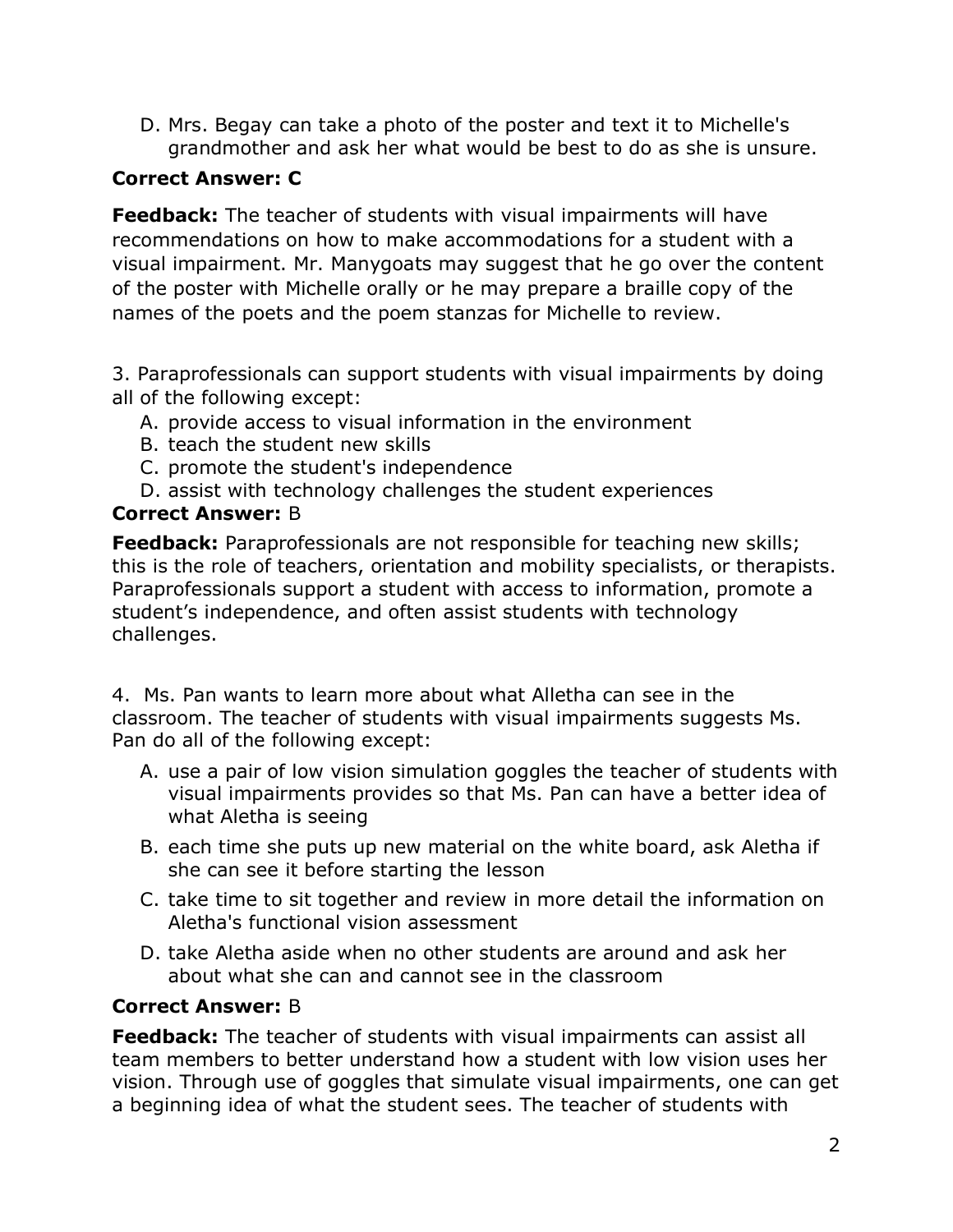visual impairments can explain information in the functional vision assessment report to other team members. Most students will be willing to discuss what they can see 1:1 with a teacher but will not appreciate being asked in front of a group of others.

5. Fatima has a visual acuity of 20/400 and uses a long cane when traveling. In the library she is often hesitant to look for a book by herself. Mr. Banazak, her classroom teacher, has observed several things that make him wonder if Fatima finds the library challenging visually. All of the following could be visual challenges for Fatima except:

- A. the librarian works hard to change up the displays monthly to keep children interested in new books
- B. the flooring in the library is a carpet with a complex pattern
- C. the librarian likes the library to be bright and always has the blinds open
- D. the librarian has music playing the background to create a lively environment

## **Correct Answer:** A

**Feedback:** It is possible that Fatima does find the change in the display to be visually challenging, but this will not impact her ability to search for a book. If she finds the carpeting challenging to navigate or the lighting a challenge to seeing the books, this may hinder her independence. Some students with visual impairments find noise to be distracting so it is possible the music interferes with Fatima's ability to focus on the task at hand, finding a book on the shelf.

6. Julio has low vision, and Mrs. Stolz is his classroom teacher. She is very concerned about how Julio will complete all of his school work each day. To make things easier for him she does all of the following except:

- A. allow Julio to take breaks and do a different activity for a short time
- B. provide her lesson plans and materials to the teacher of students with visual impairments each week so materials can be adapted for Julio
- C. permit Julio to skip activities that are difficult to see
- D. meet with his teacher of students with visual impairments to review results from the functional vision assessment

## **Correct Answer:** C

**Feedback:** Allowing a student to skip activities is not giving them opportunities to learn the material and to be included in the same activities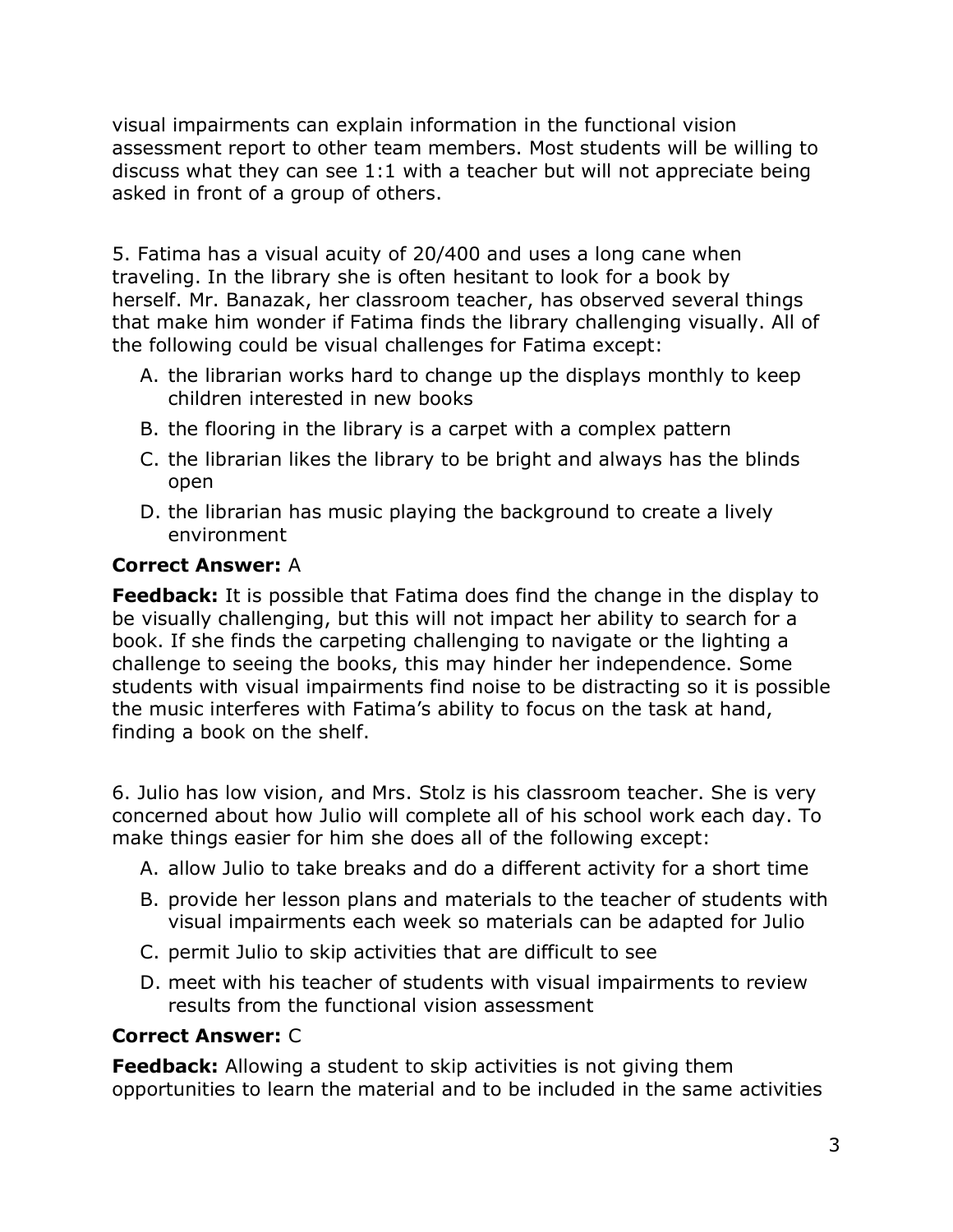as classmates. If the classroom teacher and the teacher of students with visual impairments work together, they can find ways to modify the assignments based on the student's specific needs. For many students, short breaks allow them to "give their vision a rest" and then come back to a visually demanding task.

7. When you have a student who is a braille reader in your classroom you must:

- A. only do an activity that involves print if a braille copy has been made available to the student who is a braille reader
- B. provide materials to the teacher of students with visual impairments that the student writes in braille so the teacher can provide you a print version
- C. give the student access to the material by reading it aloud or pairing students up so they can work together with a print reader reading the material to the braille reader
- D. learn to read and write the full braille code

# **Correct Answer:** C

**Feedback:** Most of the time, a student who is blind will access material on his own whether in braille or in electronic format (on a table or computer). The reality is that there will be times when the only material available is in print. When possible the classroom teacher and teacher of students with visual impairments can work together to ensure materials are prepared ahead of time in braille. This is the responsibility of the teacher of students with visual impairments. When material is not available on a rare occasion, providing access by having someone read aloud the material is a realistic option.

8. Which of the following is not information the teacher of students with visual impairments gathers through the functional vision assessment process?

- A. ways in which the student travels with and without a cane within the school environment
- B. skills that the student needs to develop in order to use vision more efficiently
- C. environmental adaptations that can help the student use vision more efficiently
- D. visual acuity, what the student can see at different distances

## **Correct Answer:** A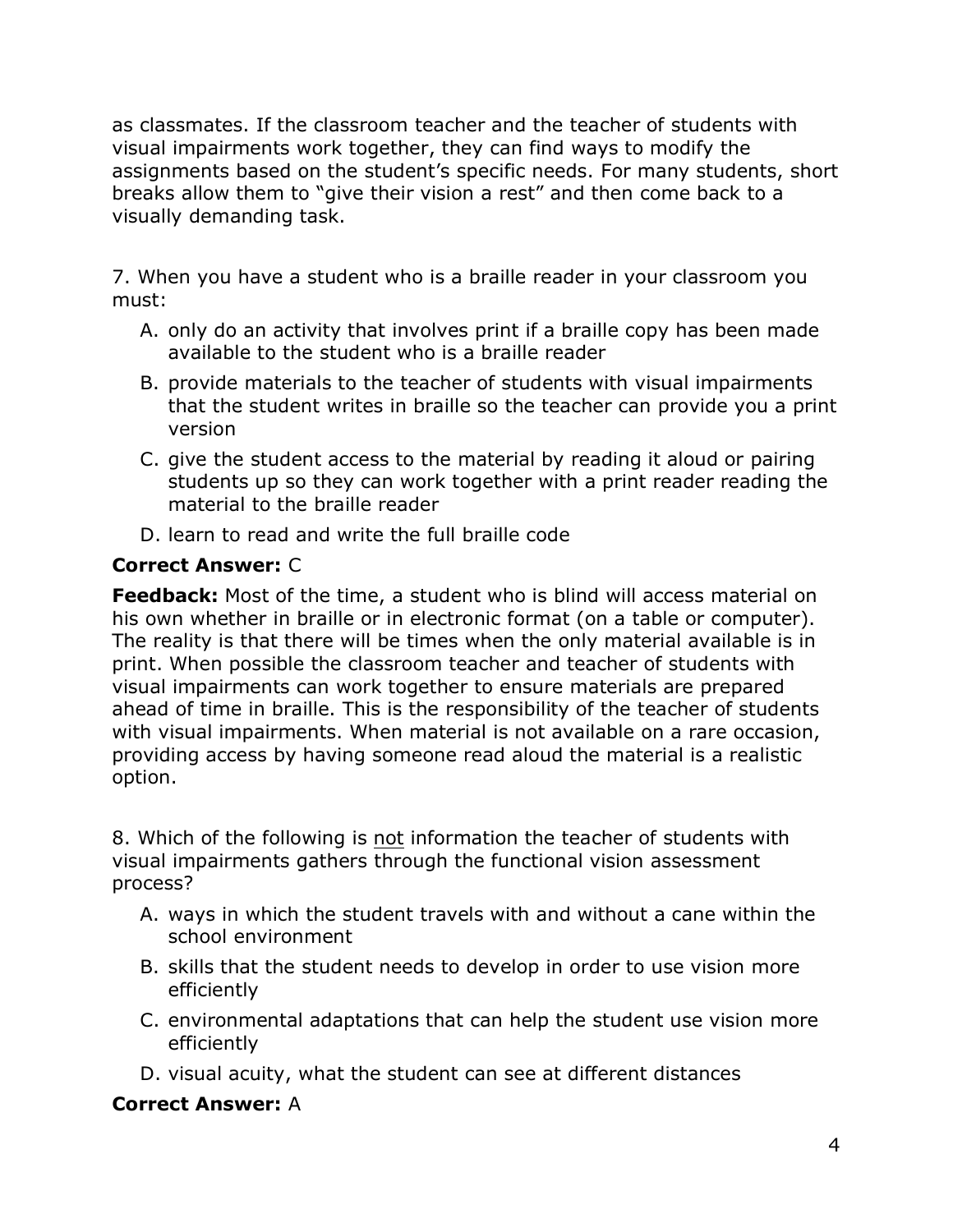**Feedback:** The orientation and mobility specialist, not the teacher of students with visual impairments, is responsible for evaluating a student's travel skills whether the student travels with or without a cane. Through a functional vision assessment, the teacher of students with visual impairments does assess visual acuity, how changes to the environment can help the student use vision more efficiently, and what challenges the student has that can be addressed through systematic instruction to learn to use his vision more efficiently.

9. Mrs. Dawson has been hired to be the paraprofessional for Allonah who is a 2nd grader with very low vision. This is Mrs. Dawson's first time working with a student who is visually impaired. She is nervous about her role and how she will fit into the 2nd grade classroom. In preparing her, Ms. Williamson, the teacher of students with visual impairments, explains that her role as the paraprofessional is to:

- A. prepare materials for all students in the classroom at the 2nd grade teacher's request.
- B. promote Allonah's independence which means stepping back at times when Allonah is with other children or can do the work on her own.
- C. ensure that all of Allonah's work gets done by the end of the school day even if she must provide extra assistance to Allonah.
- D. assist the classroom teacher with behavior management of other students as long as Allonah is doing her work.

## **Correct Answer:** B

**Feedback:** Mrs. Dawson's primary responsibility is to promote Allonah's independence. It is not her job to do Allonah's work for her, nor is she there to be an assistant to the classroom teacher when it comes to preparing materials for all the students or managing behavior.

10. A braille notetaker:

- A. is a person who takes notes for the student and prepares them in braille.
- B. is a device that acts as a computer screen with pins coming up and down on the screen that the student pushes to write letters and words.
- C. is a phone and a computer all in one that has an interchangeable braille and QWERTY keyboard.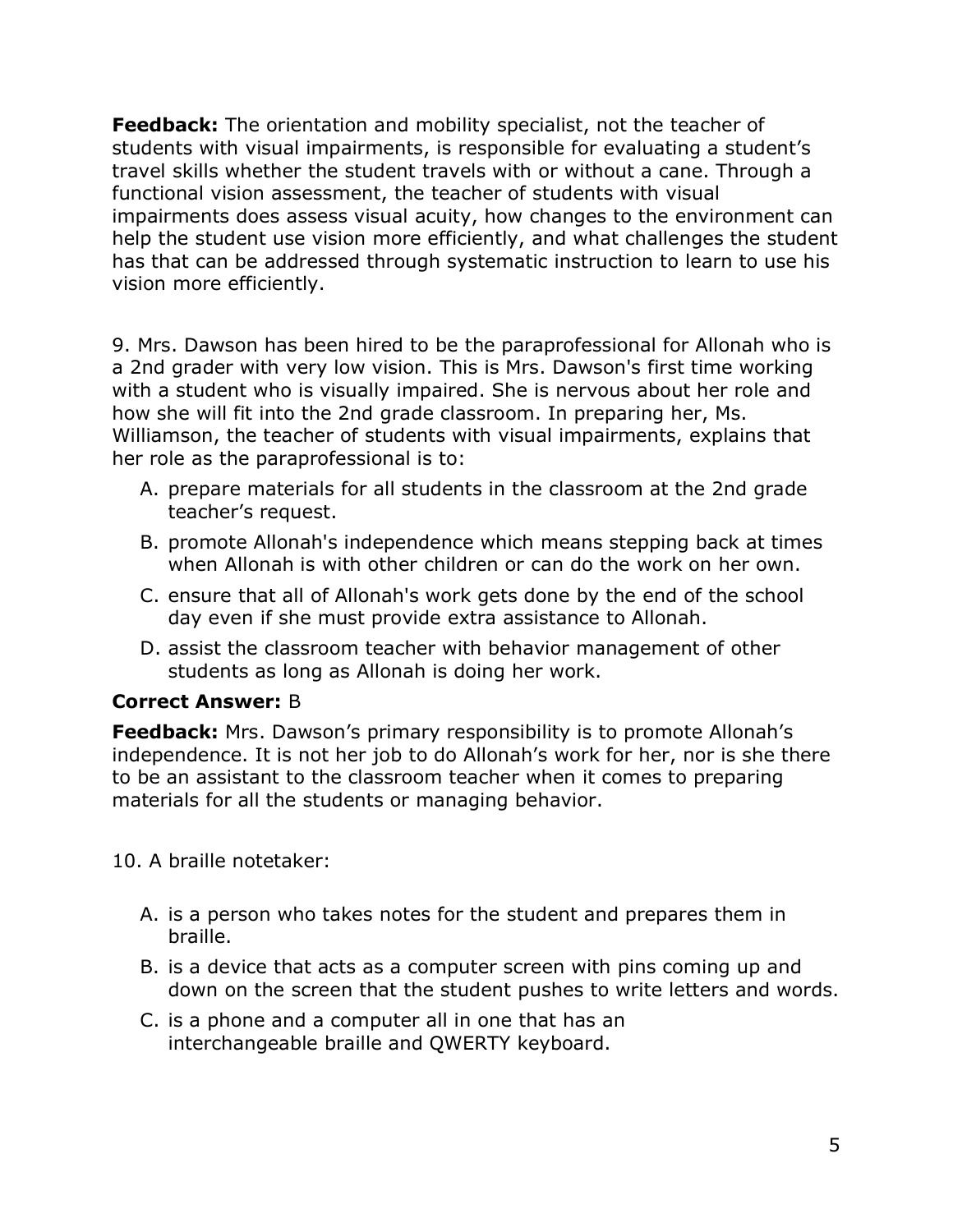D. is a portable device that has a keyboard that allows a student to input braille and has a display with pins that go up and down so that the student can read information displayed with their hands.

## **Correct Answer:** D

Feedback: A braille notetaker is a stand-alone device that has a braille keyboard, rather than a QWERTY keyboard. It functions in much the same way as a computer, without a screen.

## 11. The purpose of audio description is to:

- A. replace the dialog of the video with a more robust version that provides access to visual information.
- B. provide information about the emotional interpretation of the characters.
- C. provide information about things on the video that one may not see which are important to understanding the video content.
- D. provide a description of every single thing on the video.

## **Correct Answer:** C

**Feedback:** Audio description provides information about what is going on in the video that is not part of the dialog. For example, the layout of the room or the expression on a character's face may be described for the viewer. Audio description is fit in around the existing dialog.

12. Jinseok has low vision and is in 4th grade. He is doing research with a classmate so together they can create their own city. Jinseok has taken on the job to research about government and transportation while his partner is researching neighborhoods and parks. Students are to use the internet to complete their research. Jinseok uses a tablet to complete his research. What accommodations on his tablet will help him use his vision more efficiently?

- A. screen reading, screen enlargement and a refreshable braille display
- B. none of the combinations provided only address the needs of students with low vision
- C. reverse contrast, screen reading, and enlarged text
- D. enlarged text, reverse contrast, and screen magnification

## **Correct Answer:** D

**Feedback:** Students with low vision may benefit from screen reading software but this option doesn't focus on visual access. Enlarged text,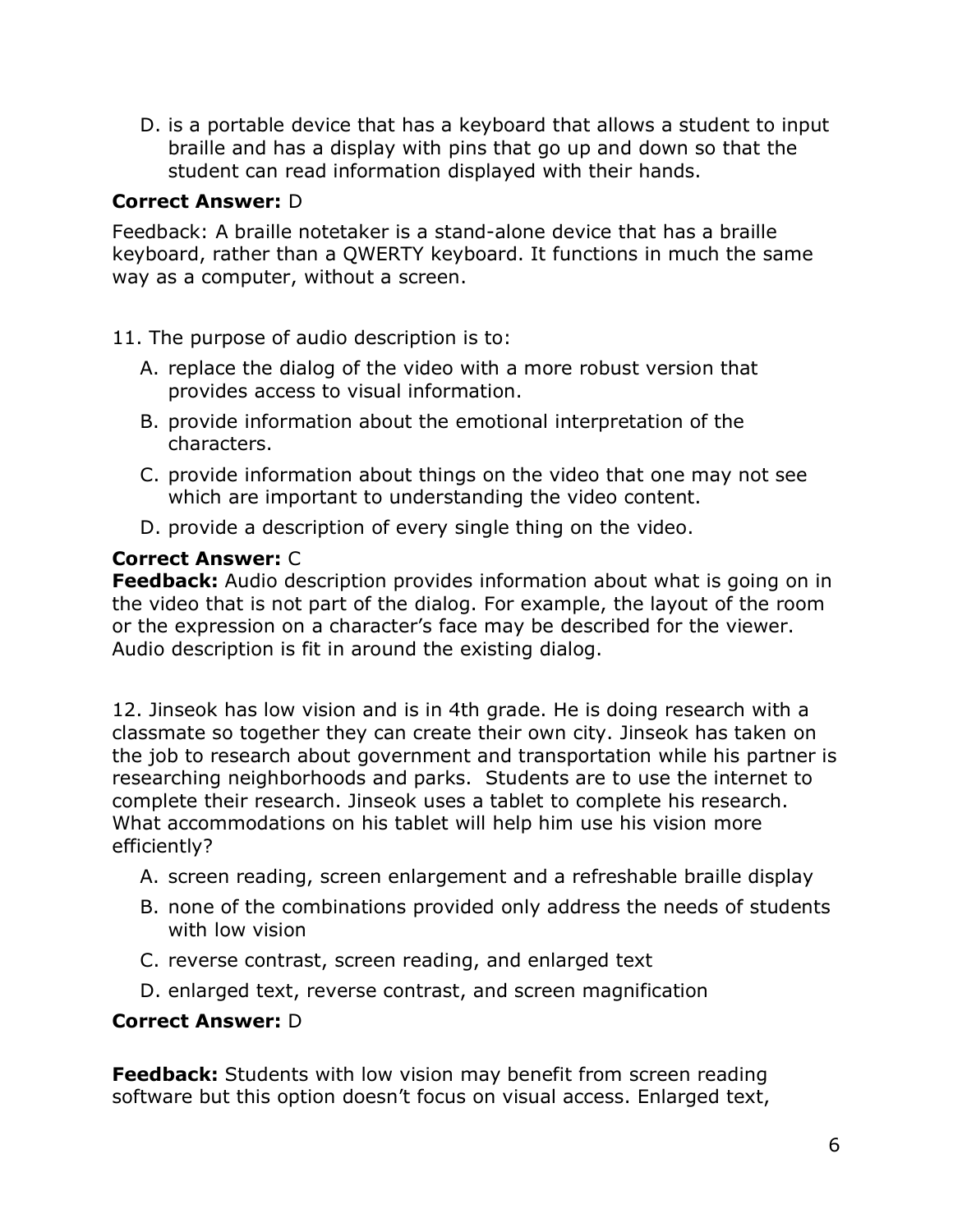reversing the contrast and screen magnification are tools that allow a person with low vision to make adjustments to the visual presentation of information on the screen.

- 13. Extemdist is the vision one uses to see to the sides, above, and below and is the clarity with which one sees.
	- A. Visual field, visual acuity
	- B. Visual perception, visual optimization
	- C. Visual acuity, visual field
	- D. Visual acuity, visual perception

# **Correct Answer:** A

**Feedback:** Visual field is the term used to describe peripheral vision and visual acuity is the term used to describe the clarity with which one sees.

14. When considering background-font combinations for a student with low vision:

- A. Don't use color combinations; instead make sure everything in the document/screen is black on white.
- B. Use a color combination that you find visually pleasing.
- C. Find out from the teacher of students with visual impairments and/or the student what combinations allow the student to maximize use of functional vision.
- D. Make color combination choices based on what is the most efficient for you.

# **Correct Answer:** C

**Feedback:** The teacher of students with visual impairments and/or the student will be able to provide you support in selecting background/font combinations. Many students prefer black on white, but some prefer white on black combinations. Yet others prefer different combinations such as yellow and black or blue and white.

15. Print materials can be seen more easily by a student with low vision, if all of the following are done **except**:

- A. clear styles (e.g., not all caps, not fancy script) are used
- B. a Sans Serif font (e.g., Verdana, Arial) is used
- C. all pictures are omitted from the material
- D. font color is used to convey information about the material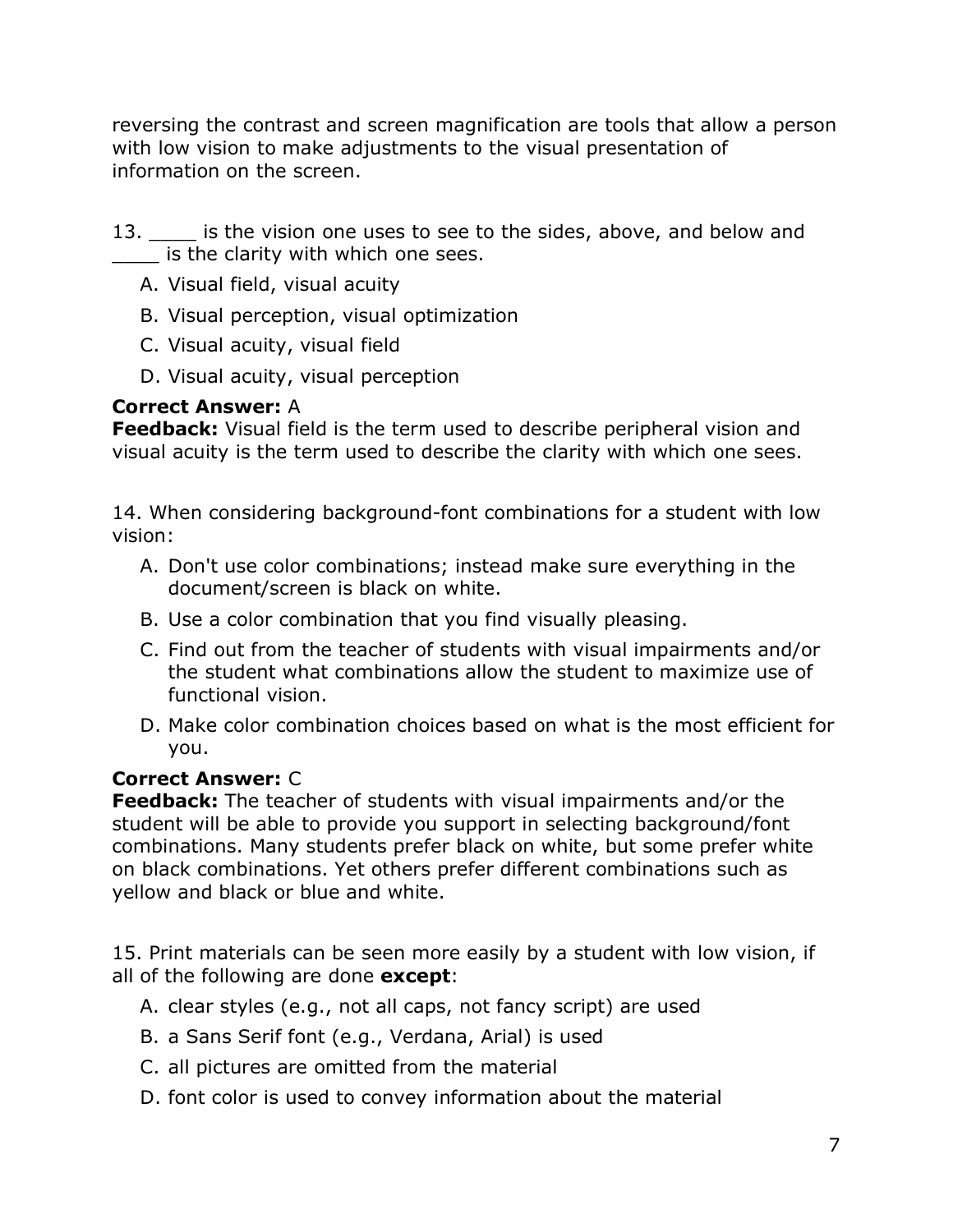## **Correct Answer:** C

**Feedback:** The use of clear styles, a Sans Serif font, and font colors can increase visual access for a student with low vision. Students with low vision need to have access to the same material as peers, including pictures.

#### 16. Braille:

- A. is a code for representing the written word.
- B. is only taught to children who have no usable vision at all.
- C. is a language similar to Chinese or Spanish.
- D. has two grades, grade 1 learned by students in first grade and grade two learned by students in second grade and beyond.

#### **Correct Answer:** A

**Feedback:** Braille is a code, not a language. Children who have some usable vision may use both print and braille as braille may be more efficient for them. Braille does have a grade 1 and a grade 2. Grade 1 is the alphabet and grade 2 contains 180 contractions, or short ways of writing words and combinations of letters.

17. Amanda is a 5th grader who will be starting a gifted program next week. In order to prepare her to be comfortable in the classroom the orientation and mobility specialist works with Amanda to:

- A. be led around the classroom by peers for the first week of the class.
- B. learn the layout of the classroom at a time when no others are in the room to distract her.
- C. provide Amanda a map of the room for her to take home and learn on her own.
- D. all of the above are appropriate for the orientation and mobility specialist to do.

## **Correct Answer:** B

**Feedback:** The orientation and mobility specialist and Amanda can go in the classroom when no one is there. The orientation and mobility specialist will help Amanda learn the location of key information such as where her desk is, the table for group meetings, and the teacher's desk. No one should ever take a person who is visually impaired by the arm, rather the person who is visually impaired will hold the arm of the guide using a method called human guide. A map alone will not serve to familiarize Amanda with the room.

18. Mr. Mendez recently completed a functional vision assessment for Ryan, a 3rd grader in Ms. Botsford's classroom. When he meets with Ms.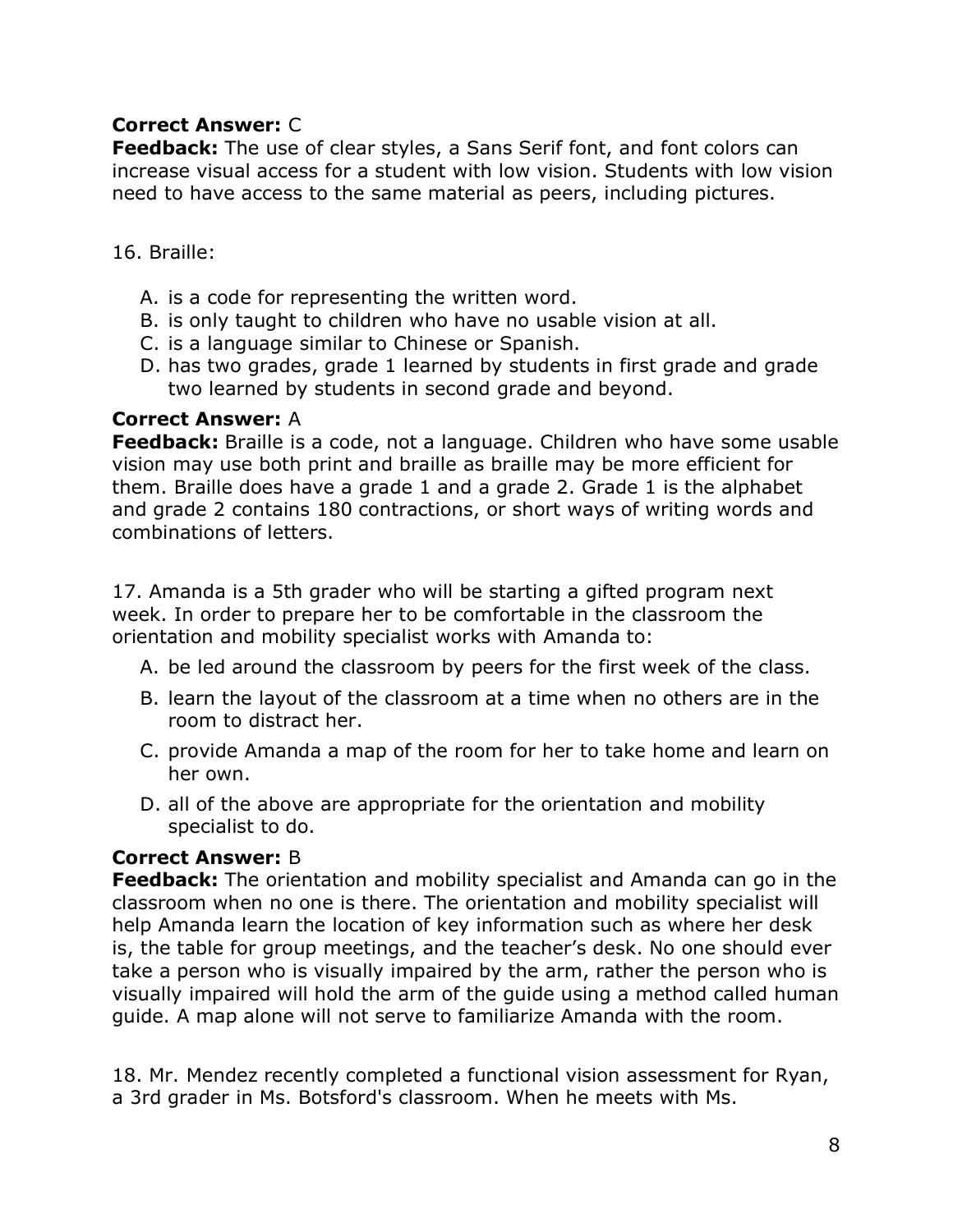Botsford and the other members of the educational team, he will review his recommendations with everyone present. All of the following are reasonable recommendations for Mr. Mendez to ask Ms. Botsford and Ryan's other teachers to do except:

- A. request that teachers only do activities if they have given Mr. Mendez three days to plan for adaptations Ryan needs.
- B. ask teachers to say what they write on the board.
- C. allow Ryan to work with a partner if he is having difficulty seeing something
- D. adjust the window coverings throughout the day to minimize the glare on the white board and other surfaces.

#### **Correct Answer:** A

**Feedback:** Mrs. Botsford and the other teachers cannot be expected to get everything to Mr. Mendez at least 3 days in advance to be adapted for Ryan. When they do have lead time, they should do this. When they don't have lead time or information is being written up on the board or demonstrated, it is important Ryan have access. The teacher can describe the information or Ryan can be paired with a classmate.

19. Which member of the educational team has the primary responsibility for teaching the student travel safely at school and in the community?

- A. teacher of students with visual impairments
- B. paraprofessional
- C. orientation and mobility specialist
- D. family members

## **Correct Answer:** C

**Feedback:** The orientation and mobility specialist has the responsibility of teaching the student to travel safely at school and in the community. The others listed, and the classroom teacher, should reinforce what the student is learning and monitor for safety.